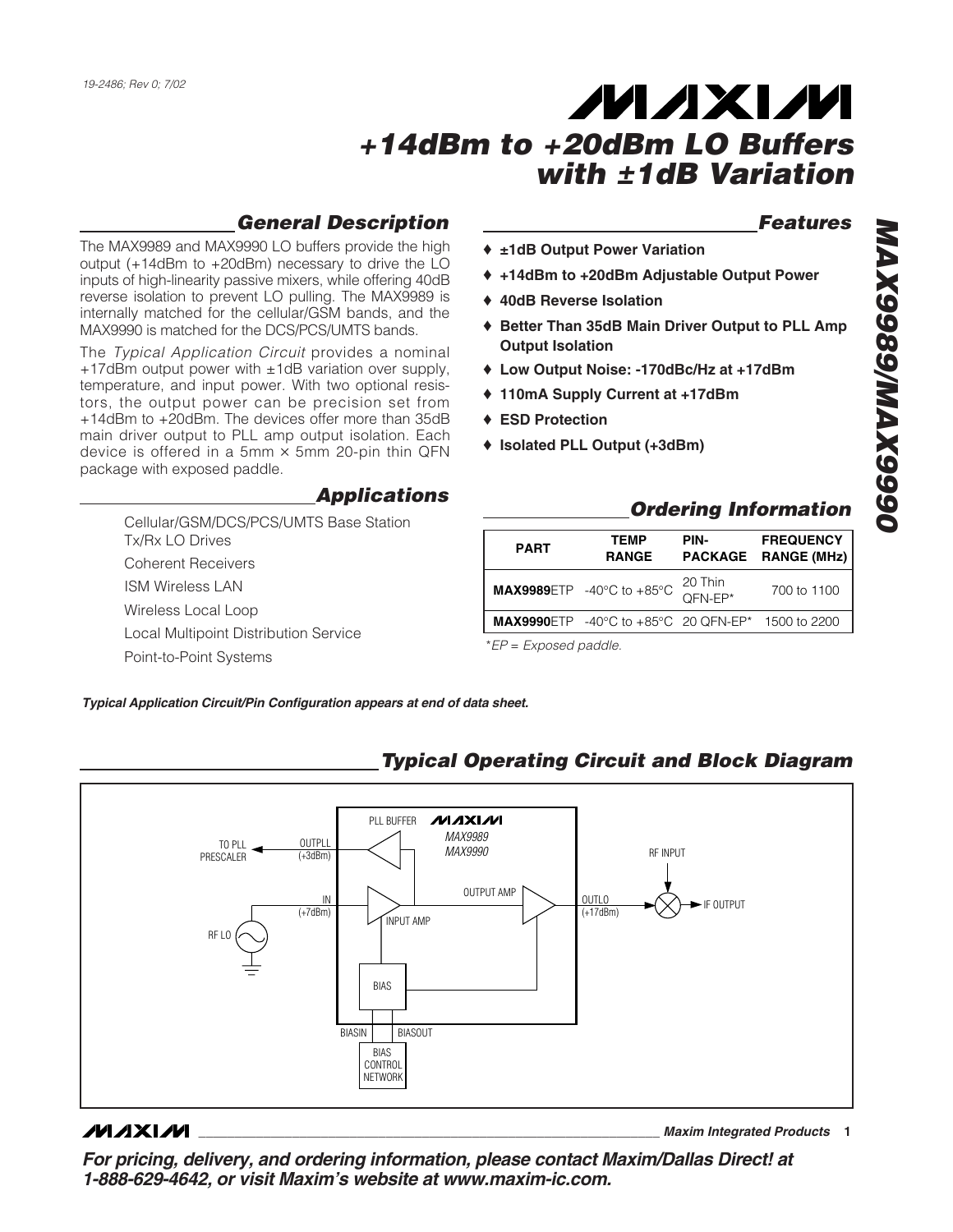#### **ABSOLUTE MAXIMUM RATINGS**

| VCC1, VCC2, VCC3, VCCREF to GND -0.3V to +6.0V |  |
|------------------------------------------------|--|
|                                                |  |
|                                                |  |
|                                                |  |
|                                                |  |
|                                                |  |
|                                                |  |

Continuous Power Dissipation ( $TA = +70^{\circ}C$ )

| 20-Pin Thin QFN (derate $21mW$ /°C above +70°C) 1667mW |
|--------------------------------------------------------|
|                                                        |
|                                                        |
|                                                        |
|                                                        |
|                                                        |
|                                                        |

*Stresses beyond those listed under "Absolute Maximum Ratings" may cause permanent damage to the device. These are stress ratings only, and functional operation of the device at these or any other conditions beyond those indicated in the operational sections of the specifications is not implied. Exposure to absolute maximum rating conditions for extended periods may affect device reliability.*

## **DC ELECTRICAL CHARACTERISTICS—MAX9989**

(*Typical Application Circuit*, V<sub>CC</sub> = 4.75V to 5.25V, input and outputs terminated in 50Ω, T<sub>A</sub> = -40°C to +85°C. Typical specifications are for  $V_{CC} = 5.0V$  and  $T_A = +25^{\circ}C$ .) (Note 1)

| <b>PARAMETER</b> | <b>SYMBOL</b> | <b>CONDITIONS</b>                                       | MIN  | <b>TYP</b> | MAX  | <b>UNITS</b> |
|------------------|---------------|---------------------------------------------------------|------|------------|------|--------------|
| Supply Voltage   | Vcc           |                                                         | 4.75 | 5.00       | 5.25 |              |
|                  |               | Low power setting<br>(see Table 1 for resistor values)  |      | 77         |      |              |
| Supply Current   | <b>I</b> CC   | Nominal power setting<br>(R2-R5 not installed) (Note 2) | 94   | 105        | 116  | mA           |
|                  |               | High power setting<br>(see Table 1 for resistor values) |      | 146        |      |              |

#### **DC ELECTRICAL CHARACTERISTICS—MAX9990**

(*Typical Application Circuit*, VCC = 4.75V to 5.25V, input and outputs terminated in 50Ω, TA = -40°C to +85°C. Typical specifications are for  $V_{CC} = 5.0V$  and  $T_A = +25°C$ .) (Note 1)

| <b>PARAMETER</b>      | <b>SYMBOL</b> | <b>CONDITIONS</b>                                       | <b>MIN</b> | <b>TYP</b> | <b>MAX</b> | <b>UNITS</b> |
|-----------------------|---------------|---------------------------------------------------------|------------|------------|------------|--------------|
| Supply Voltage        | $V_{\rm CC}$  |                                                         | 4.75       | 5.00       | 5.25       | V            |
|                       |               | Low power setting<br>(see Table 1 for resistor values)  |            | 87         |            |              |
| <b>Supply Current</b> | Icc           | Nominal power setting<br>(R2-R5 not installed) (Note 2) | 98         | 111        | 122        | mA           |
|                       |               | High power setting<br>(see Table 1 for resistor values) |            | 154        |            |              |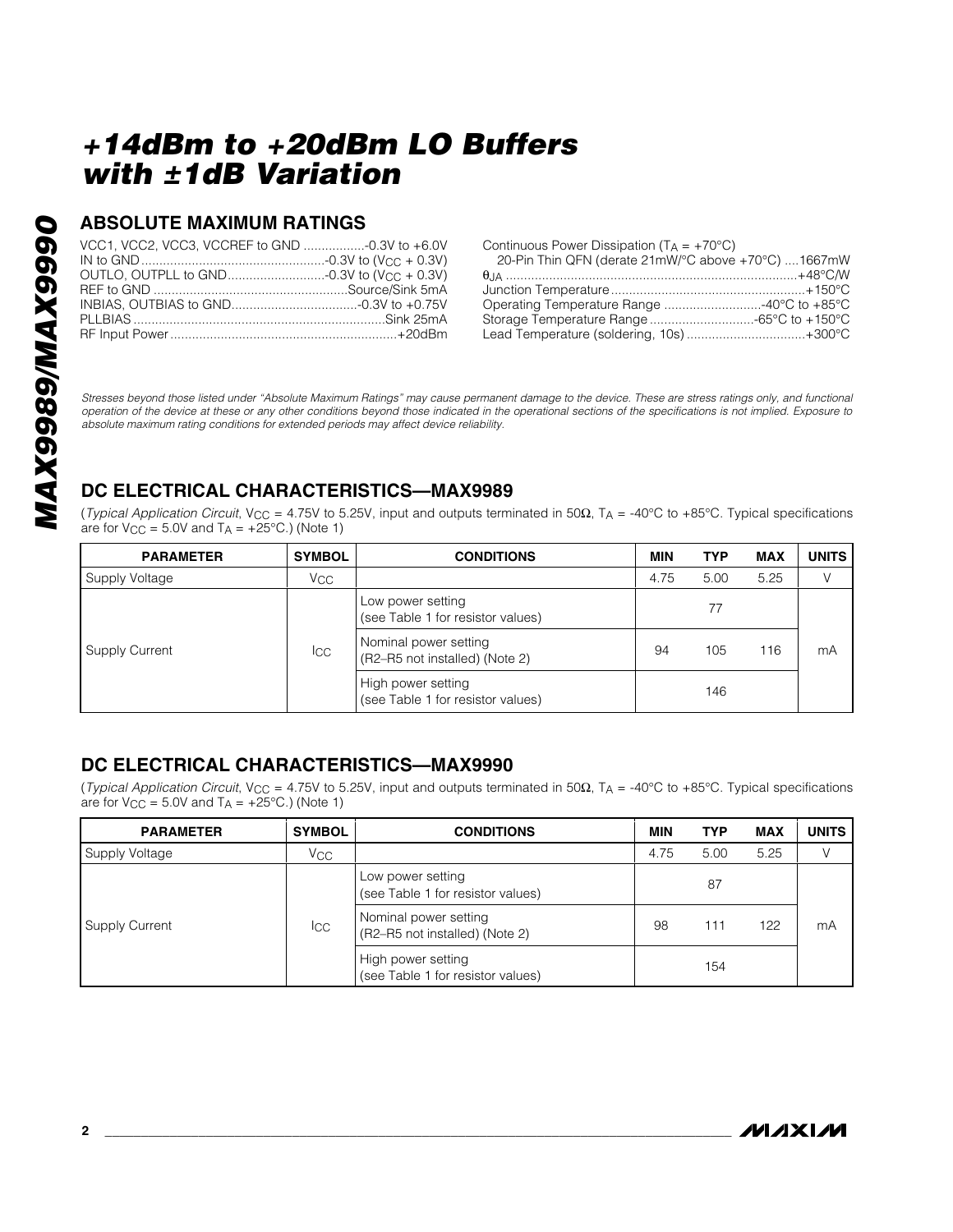#### **AC ELECTRICAL CHARACTERISTICS—MAX9989**

(*Typical Application Circuit*, VCC = 4.75V to 5.25V, 50Ω environment, +4dBm < PIN < +10dBm, 700MHz < fIN < 1100MHz,  $T_A = -40^{\circ}C$  to +85°C, unless otherwise noted. Typical specifications are for V<sub>CC</sub> = 5.0V, P<sub>IN</sub> = +7dBm, f<sub>IN</sub> = 900MHz, and  $T_A = +25^{\circ}$ C, unless otherwise noted.) (Note 1)

| <b>PARAMETER</b>               | <b>SYMBOL</b>   | <b>CONDITIONS</b>                                                                                                                                                 | MIN | <b>TYP</b>   | <b>MAX</b> | <b>UNITS</b> |
|--------------------------------|-----------------|-------------------------------------------------------------------------------------------------------------------------------------------------------------------|-----|--------------|------------|--------------|
| <b>Operating Frequency</b>     |                 |                                                                                                                                                                   | 700 |              | 1100       | MHz          |
|                                |                 | Low power setting, $P_{IN} = +4dBm$<br>(see Table 1 for resistor values)                                                                                          |     | 14.3         |            |              |
| <b>Output Power</b>            | Poutlo          | Nominal power setting,<br>$+4d$ Bm < $P_{IN}$ < $+10d$ Bm<br>$4.75V < V_{CC} < 5.25V$<br>$-40^{\circ}$ C < T <sub>A</sub> < $+85^{\circ}$ C (R2–R5 not installed) |     | 17.3<br>±0.8 |            | dBm          |
|                                |                 | High power setting, $P_{IN} = +10dBm$<br>(see Table 1 for resistor values)                                                                                        |     | 19.7         |            |              |
| Output Power (PLL Driver)      | <b>POUTPLL</b>  |                                                                                                                                                                   |     | 3.7          |            | dBm          |
| Input VSWR                     | <b>VSWRIN</b>   |                                                                                                                                                                   |     | 1.2:1        |            |              |
| Output VSWR                    | <b>VSWROUT</b>  |                                                                                                                                                                   |     | 1.7:1        |            |              |
| Output-Noise Power Density     | <b>PNOISE</b>   | $V_{\rm CC}$ = 5.0V, $\pm$ 100MHz offset<br>(R2-R5 not installed)                                                                                                 |     | -152         |            | dBm/Hz       |
| <b>OUTLO to RFIN Isolation</b> | S <sub>12</sub> | $V_{CC} = 5.0V$ , nominal power setting<br>(R2-R5 not installed)                                                                                                  |     | 48           |            | dB           |

## **AC ELECTRICAL CHARACTERISTICS—MAX9990**

(*Typical Application Circuit*, VCC = 4.75V to 5.25V, 50Ω environment, +6dBm < PIN < +12dBm, 1500MHz < fIN < 2200MHz, and  $T_A$  = -40°C to +85°C, unless otherwise noted. Typical specifications are for V<sub>CC</sub> = 5.0V, P<sub>IN</sub> = +9dBm, f<sub>IN</sub> = 1800MHz, and  $T_A = +25^{\circ}C$ , unless otherwise noted.) (Note 1)

| <b>PARAMETER</b>               | <b>SYMBOL</b>   | <b>CONDITIONS</b>                                                                                                                                                 | <b>MIN</b> | <b>TYP</b>   | <b>MAX</b> | <b>UNITS</b> |
|--------------------------------|-----------------|-------------------------------------------------------------------------------------------------------------------------------------------------------------------|------------|--------------|------------|--------------|
| <b>Operating Frequency</b>     |                 |                                                                                                                                                                   | 1500       |              | 2200       | <b>MHz</b>   |
|                                |                 | Low power setting, $P_{IN} = +6dBm$<br>(see Table 1 for resistor values)                                                                                          |            | 14.2         |            |              |
| <b>Output Power</b>            | POUTLO          | Nominal power setting,<br>$+6d$ Bm < $P_{IN}$ < $+12d$ Bm<br>$4.75V < V_{CC} < 5.25V$<br>$-40^{\circ}$ C < T <sub>A</sub> < $+85^{\circ}$ C (R2–R5 not installed) |            | 17.3<br>±0.8 |            | dBm          |
|                                |                 | High power setting, $P_{IN} = +12d$ Bm<br>(see Table 1 for resistor values)                                                                                       |            | 19.5         |            |              |
| Output Power (PLL Driver)      | POUTPLL         |                                                                                                                                                                   |            | 3.6          |            | dBm          |
| Input VSWR                     | <b>VSWRIN</b>   |                                                                                                                                                                   |            | 1.5:1        |            |              |
| Output VSWR                    | <b>VSWROUT</b>  |                                                                                                                                                                   |            | 1.4:1        |            |              |
| Output-Noise Power Density     | <b>PNOISE</b>   | $V_{CC} = 5.0V$ , $\pm 100MHz$ offset                                                                                                                             |            | $-152$       |            | dBm/Hz       |
| <b>OUTLO to RFIN Isolation</b> | S <sub>12</sub> | $V_{CC} = 5.0V$ , nominal power setting<br>(R2-R5 not installed)                                                                                                  |            | 49           |            | dB           |

**Note 1:** Devices are 100% DC screened and AC production tested for functionality. Data sheet typical specifications are derived from the average of 30 units from a typical lot, and are tested under the conditions specified for the typical specifications. **Note 2:** DC current limits at -40°C are guaranteed by design and characterization.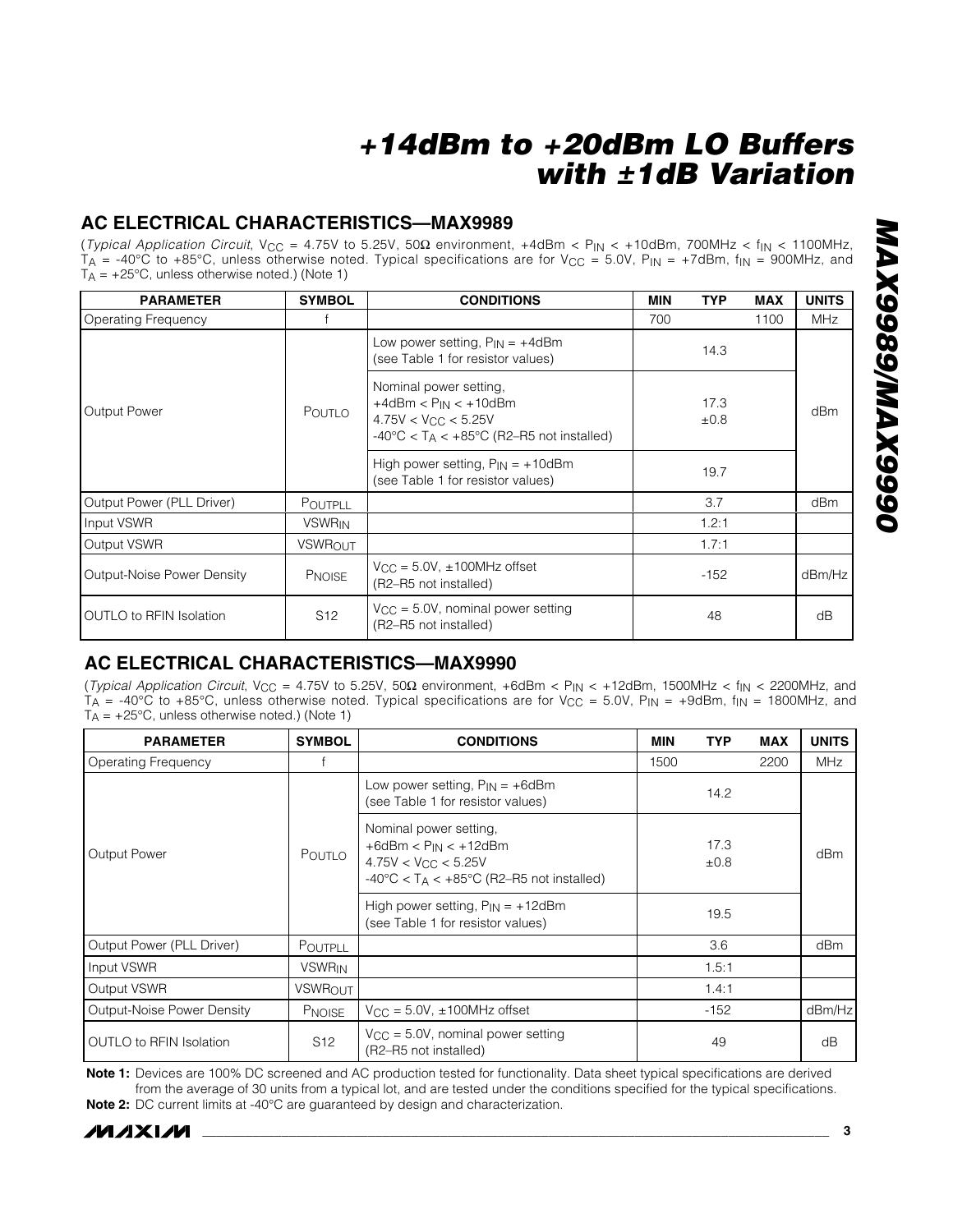## *Typical Operating Characteristics*

(V<sub>CC</sub> = 5.0V, nominal bias,  $f_{IN}$  = 900MHz,  $P_{IN}$  = +7dBm,  $T_A$  = +25°C, unless otherwise noted.) (Shaded regions are outside the guaranteed operating range, and are provided for reference only.)

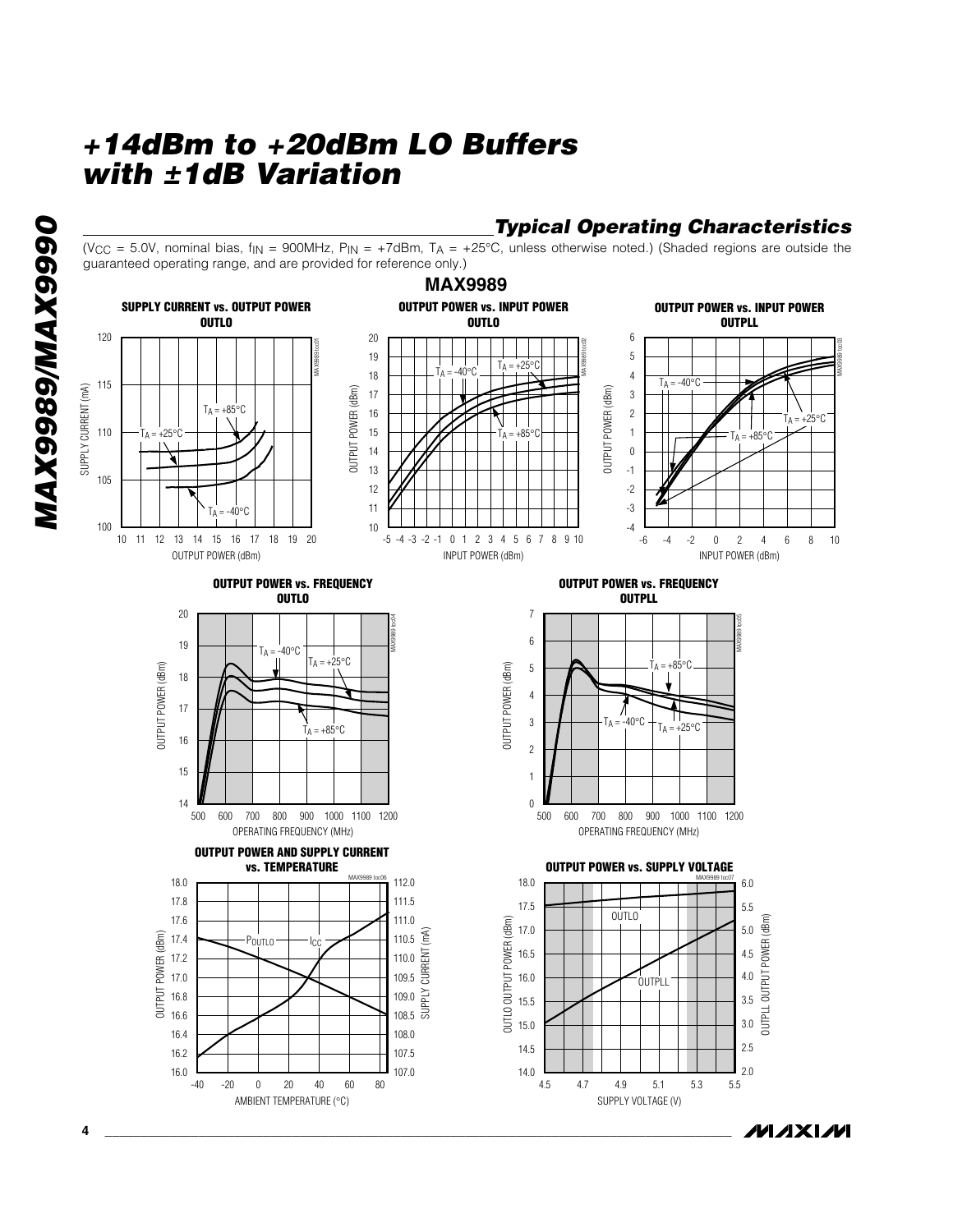#### *Typical Operating Characteristics (continued)*

(V<sub>CC</sub> = 5.0V, nominal bias,  $f_{IN}$  = 900MHz,  $P_{IN}$  = +7dBm,  $T_A$  = +25°C, unless otherwise noted.) (Shaded regions are outside the guaranteed operating range, and are provided for reference only.)

#### **MAX9989**



# 0666XVW/6866XVW *MAX9989/MAX9990*

**MAXIM**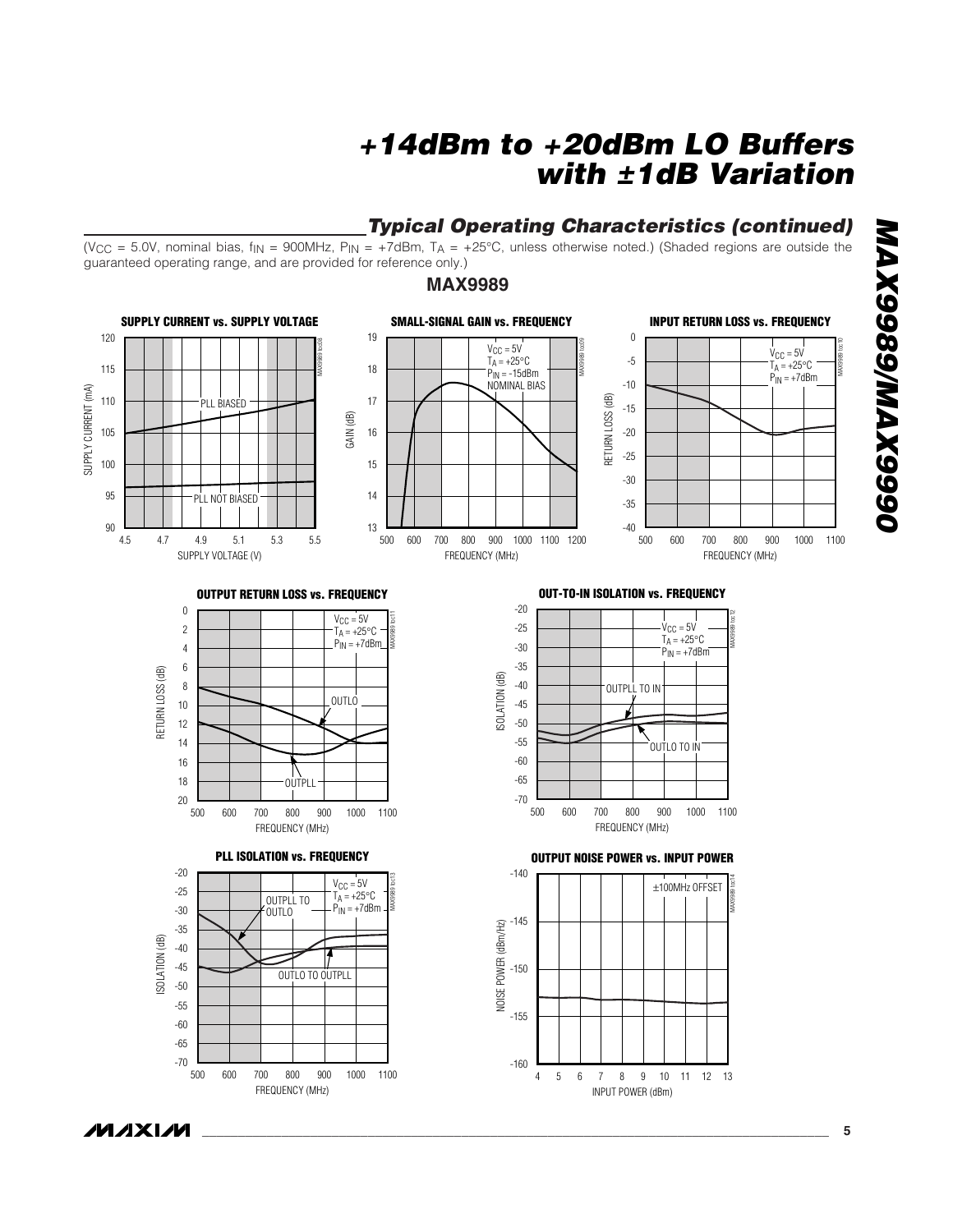

#### *Typical Operating Characteristics (continued)*

(V<sub>CC</sub> = 5.0V, nominal bias,  $f_{IN}$  = 1800MHz,  $P_{IN}$  = +9dBm,  $T_A$  = +25°C, unless otherwise noted.) (Shaded regions are outside the guaranteed operating range, and are provided for reference only.)

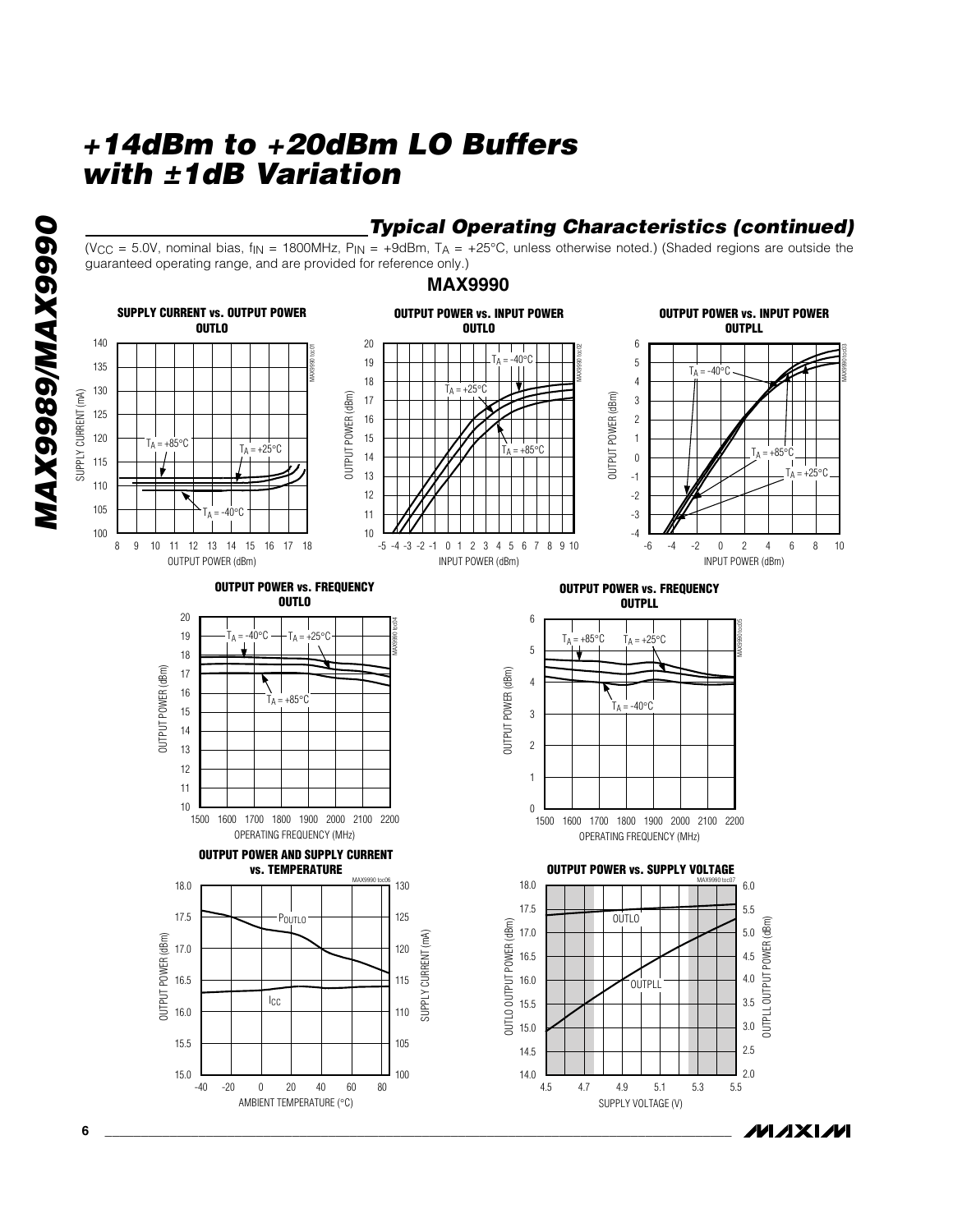#### *Typical Operating Characteristics (continued)*

INPUT POWER (dBm)

(V<sub>CC</sub> = 5.0V, nominal bias,  $f_{\text{IN}}$  = 1800MHz,  $P_{\text{IN}}$  = +9dBm,  $T_A$  = +25°C, unless otherwise noted.) (Shaded regions are outside the guaranteed operating range, and are provided for reference only.)

#### **MAX9990**



**MAXM** 

FREQUENCY (MHz)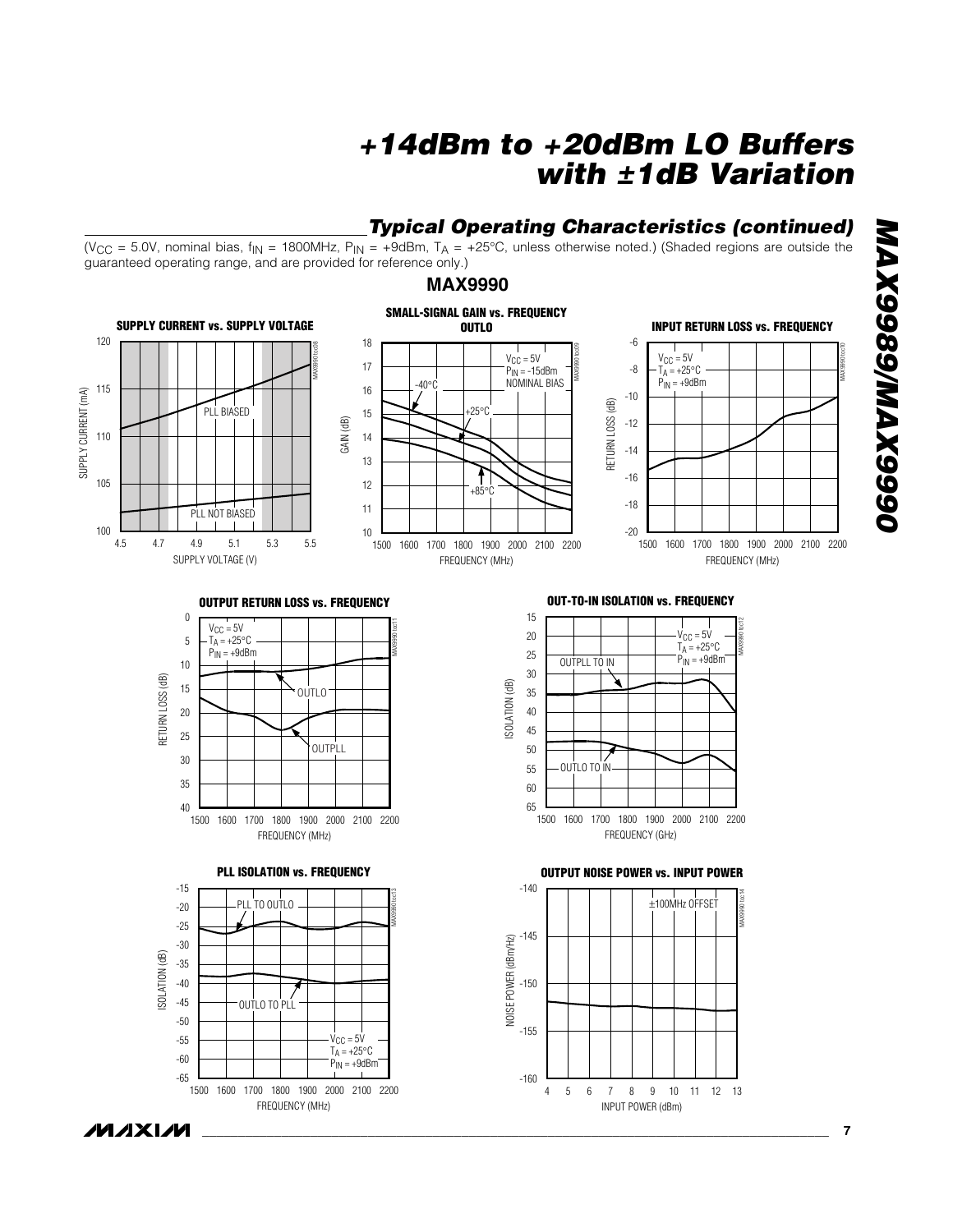## *Pin Description*

| <b>PIN</b>               | <b>NAME</b>      | <b>FUNCTION</b>                                                                                                                                                                                                                                           |
|--------------------------|------------------|-----------------------------------------------------------------------------------------------------------------------------------------------------------------------------------------------------------------------------------------------------------|
| 1, 4, 8, 9,<br>13-18, EP | <b>GND</b>       | Ground. Provide 5–10 plated vias from EP to system ground plane for optimal thermal and RF<br>performance.                                                                                                                                                |
| $\overline{c}$           | IN               | Input. Internally matched $50\Omega$ RF input. AC couple to this pin so as not to disturb input bias level.                                                                                                                                               |
| 3                        | <b>VCCREF</b>    | Supply. Supply connection for on-chip voltage and current references. See Applications Information<br>for information on decoupling.                                                                                                                      |
| 5                        | <b>REF</b>       | Voltage Reference Output. Output for on-chip 1.5V bandgap voltage reference. See the<br>Applications Information section for information on decoupling.                                                                                                   |
| 6                        | <b>BIASIN</b>    | Bias Connection for Input Buffer. Set compressed power point for input amplifier with a resistor to<br>REF or GND. For +17dBm output power, no external biasing resistors are required. See the<br>Applications Information section for more information. |
| $\overline{7}$           | <b>BIASOUT</b>   | Bias Connection for LO Output Amplifier. Set compressed power point for OUTLO with a resistor to<br>REF or ground. For +17dBm output power, no external biasing resistors are required. See the<br>Applications Information section for more information. |
| 10                       | <b>OUTLO</b>     | LO Output. Internally matched $50\Omega$ RF output. AC couple to this pin so as not to disturb output bias<br>level.                                                                                                                                      |
| 11, 12                   | VCC <sub>2</sub> | Supply. Supply connection for OUTLO.                                                                                                                                                                                                                      |
| 19                       | VCC1             | Supply. Supply connection for input amplifier.                                                                                                                                                                                                            |
| 20                       | OUTPLL           | PLL Output. Output for driving optional external PLL. Requires external 100 $\Omega$ pullup to V <sub>CC</sub> for bias.<br>For applications not requiring the PLL driver, removing R1 leaves OUTPLL unbiased, saving about<br>12mA current.              |

## *Detailed Description*

The MAX9989/MAX9990 LO buffers each consist of a single-input amplifier, an output amplifier, and a second buffer amplifier to drive the LO's PLL. The bias currents for the amplifiers are adjustable through off-chip resistors, allowing the output level to be precision set anywhere from +14dBm to +20dBm. The PLL output is preset to +3dBm (about 900mV<sub>P-P</sub> into 50Ω).

Power levels are typically  $\pm$ 1dB over the full supply, input power, and temperature range. Precision power control is achieved by internal control circuitry. Maintaining tight power control keeps the system engineer from over specifying the LO drive in order to guarantee a linearity specification in the base-station mixer. More than 40dB isolation between the LO output and the input prevents VCO pulling.

The MAX9989 is specified from 700MHz to 1100MHz, and the MAX9990 is specified from 1500MHz to 2200MHz. Both are offered in compact 5mm  $\times$  5mm 20pin QFN thin packages with EP.

#### *Input Amplifier* A single low-noise input amplifier provides gain and iso-

lation. The compressed output power for this stage is controlled by the bias setting resistors R2 or R4 (see the *Typical Application Circuit*). These resistors are not required for the nominal +17dBm output; see Table 1 for bias resistor values to obtain +14dBm to +20dBm output power.

The input is internally matched to  $50\Omega$ , and typical VSWR is no more than 2:1 over all operating conditions. Since the input is internally biased, provide a DC block at the input pin.

#### *PLL Amplifier and Output*

A small amount of power is tapped off from the input amplifier's output, and fed to a high-isolation buffer to drive the PLL output at about +3dBm. If the PLL output is not required, it can be disabled by removing R1; disabling the PLL output saves 12mA supply current.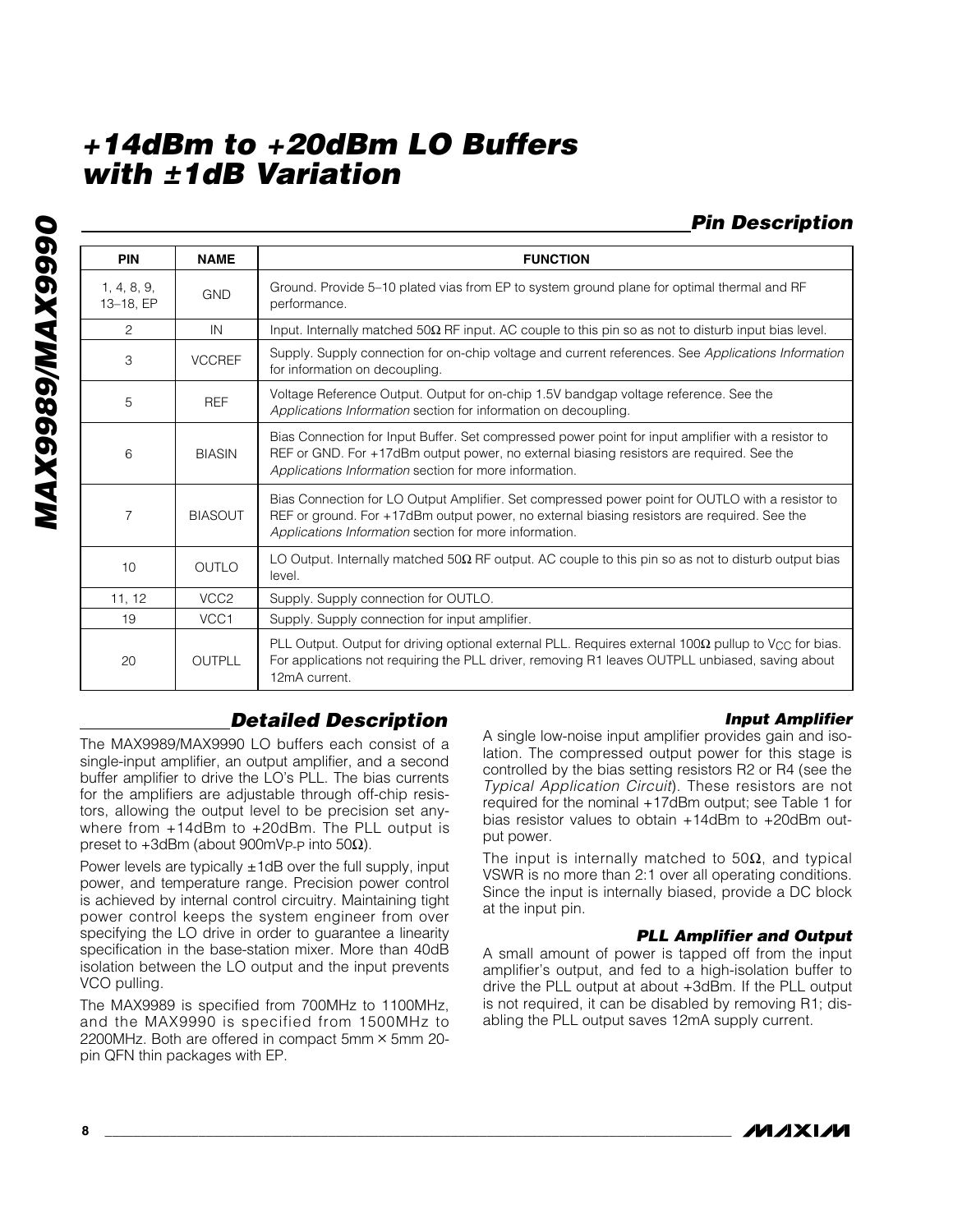| Table 1. External Resistor Values for +14dBm to +20dBm Output Power |
|---------------------------------------------------------------------|
|---------------------------------------------------------------------|

| <b>NOMINAL</b><br><b>OUTPUT POWER</b><br>(dBm) | $R2 (k\Omega)$ | $R4 (k\Omega)$ | R3 (k $\Omega$ ) | $R5$ (k $\Omega$ ) | <b>MAX9989</b><br><b>INPUT DRIVE</b><br>(dBm) | <b>MAX9990</b><br><b>INPUT DRIVE</b><br>(dBm) |
|------------------------------------------------|----------------|----------------|------------------|--------------------|-----------------------------------------------|-----------------------------------------------|
| $+20$                                          | 1.35           | Open           | 2.0              | Open               | $10 \pm 3$                                    | $12 + 3$                                      |
| $+19$                                          | 2.2            | Open           | 3.0              | Open               | 9±3                                           | $11 \pm 3$                                    |
| $+18$                                          | 5.0            | Open           | 6.0              | Open               | 8±3                                           | $10 \pm 3$                                    |
| $+17$                                          | Open           | Open           | Open             | Open               | 7±3                                           | 9±3                                           |
| $+16$                                          | Open           | 1.8            | Open             | 3.0                | 6±3                                           | 8±3                                           |
| $+15$                                          | Open           | 0.9            | Open             | 1.1                | 5±3                                           | 7±3                                           |
| $+14$                                          | Open           | 0.6            | Open             | 0.6                | $4\pm3$                                       | 6±3                                           |

#### **Table 2. Component Values for Typical Application Circuit**

|                                                   |                             | <b>COMPONENT VALUE</b>       |
|---------------------------------------------------|-----------------------------|------------------------------|
| <b>DESIGNATION</b>                                | <b>MAX9989</b><br>(LOWBAND) | <b>MAX9990</b><br>(HIGHBAND) |
| C1, C2, C4, C6, C8,<br>C9, C10                    | 47 <sub>pF</sub>            | 22pF                         |
| C <sub>3</sub> , C <sub>7</sub> , C <sub>11</sub> | $0.1\mu F$                  | $0.1\mu F$                   |
| C5                                                | 5pF                         | 22pF                         |
| $R2-R5$                                           | See Table 1                 | See Table 1                  |
|                                                   | 100 $\Omega$                | $100\Omega$                  |

#### *Output Amplifier*

The output amplifier is similar to the input amplifier. except it is biased higher to provide more output power. For example, with an input power of +10dBm, the MAX9989 can deliver +20dBm. The bias is adjustable; see Table 1 for details.

The RF output is internally matched to 50 $\Omega$ , with a typical VSWR limit of 2:1. Provide DC-blocking capacitors at the outputs.

## *Applications Information*

#### *Input and Output Matching*

All input and output matching is accomplished on chip; no external matching circuitry is required. Use a DC block of about 47pF (low band) or 22pF (high band) at the input and the outputs. Because these parts are internally broadband matched, adjusting external component values can optimize performance for a particular band.

#### *Input Drive Level*

In the case of the MAX9989, the typical required input drive level is +7dBm for +17dBm output, or +10dBm for +20dBm output. The MAX9990 uses slightly higher input levels (see Table 1). The typical VCO cannot provide sufficient drive by itself; the typical application follows the VCO with attenuation (about +3dB), and then with a low-noise gain block. This allows the VCO to drive the MAX9989/MAX9990 input at the required level without being load-pulled.

#### *Output Drive Level*

The output drive of the MAX9989/MAX9990 is nominally +17dBm ±1dB. This is the typical application, with no external bias-setting resistors at INBIAS and OUTBIAS. Output power can be set from +14dBm to +20dBm by using the bias-setting resistor values listed in Table 1.

#### *Chip Information*

TRANSISTOR COUNT: 89 PROCESS: BiCMOS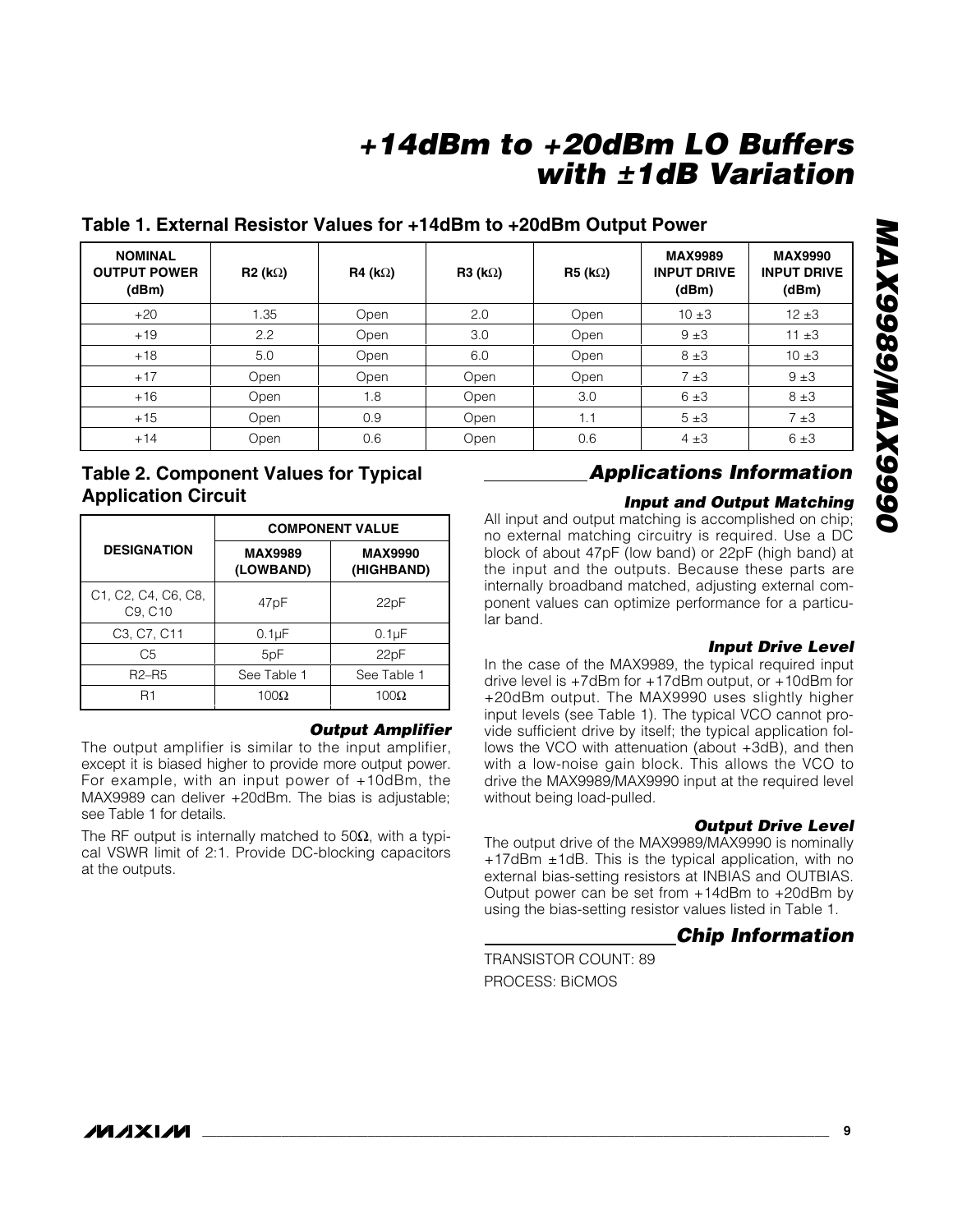

**MAXIM**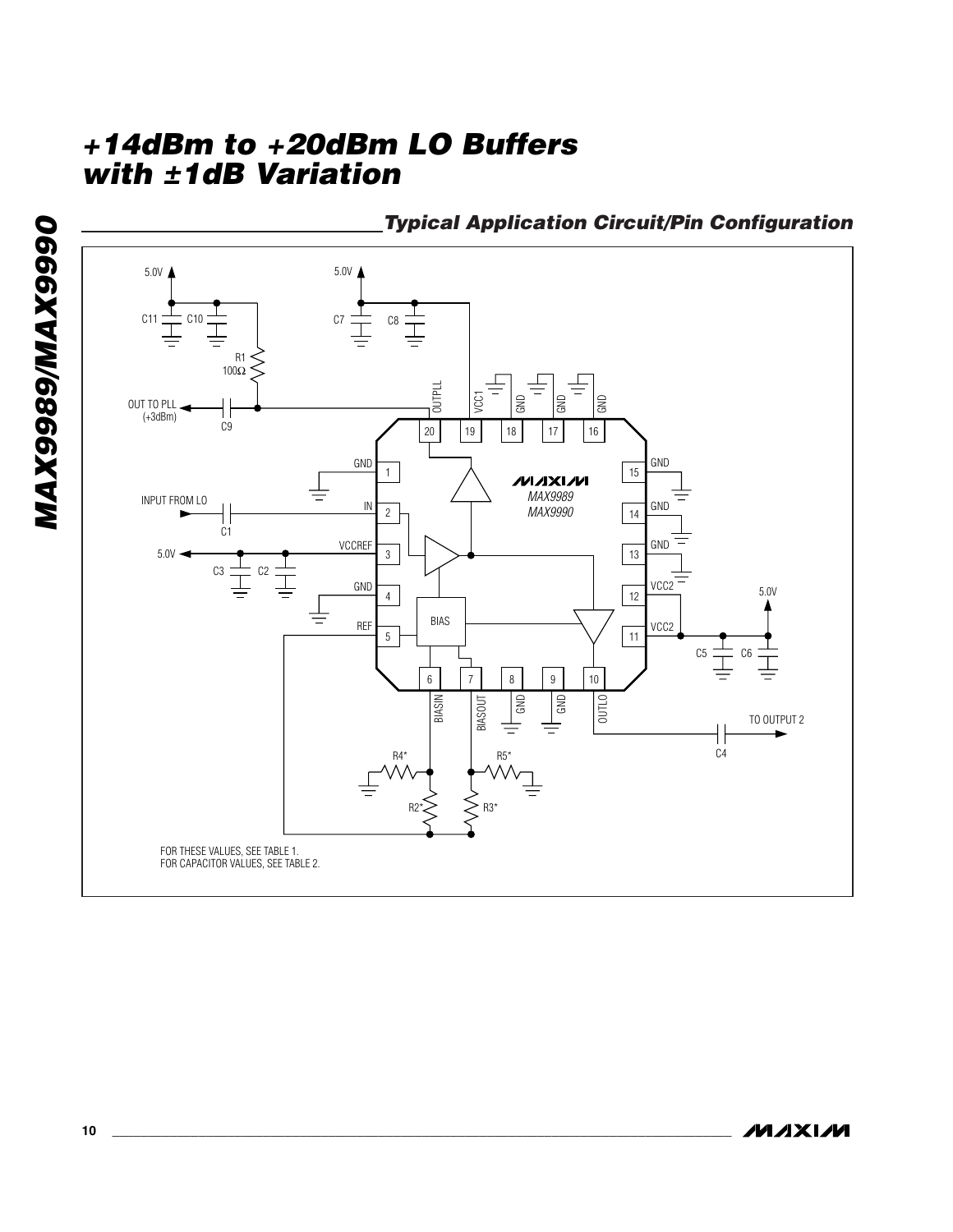## *Package Information*

(The package drawing(s) in this data sheet may not reflect the most current specifications. For the latest package outline information, go to **www.maxim-ic.com/packages**.)